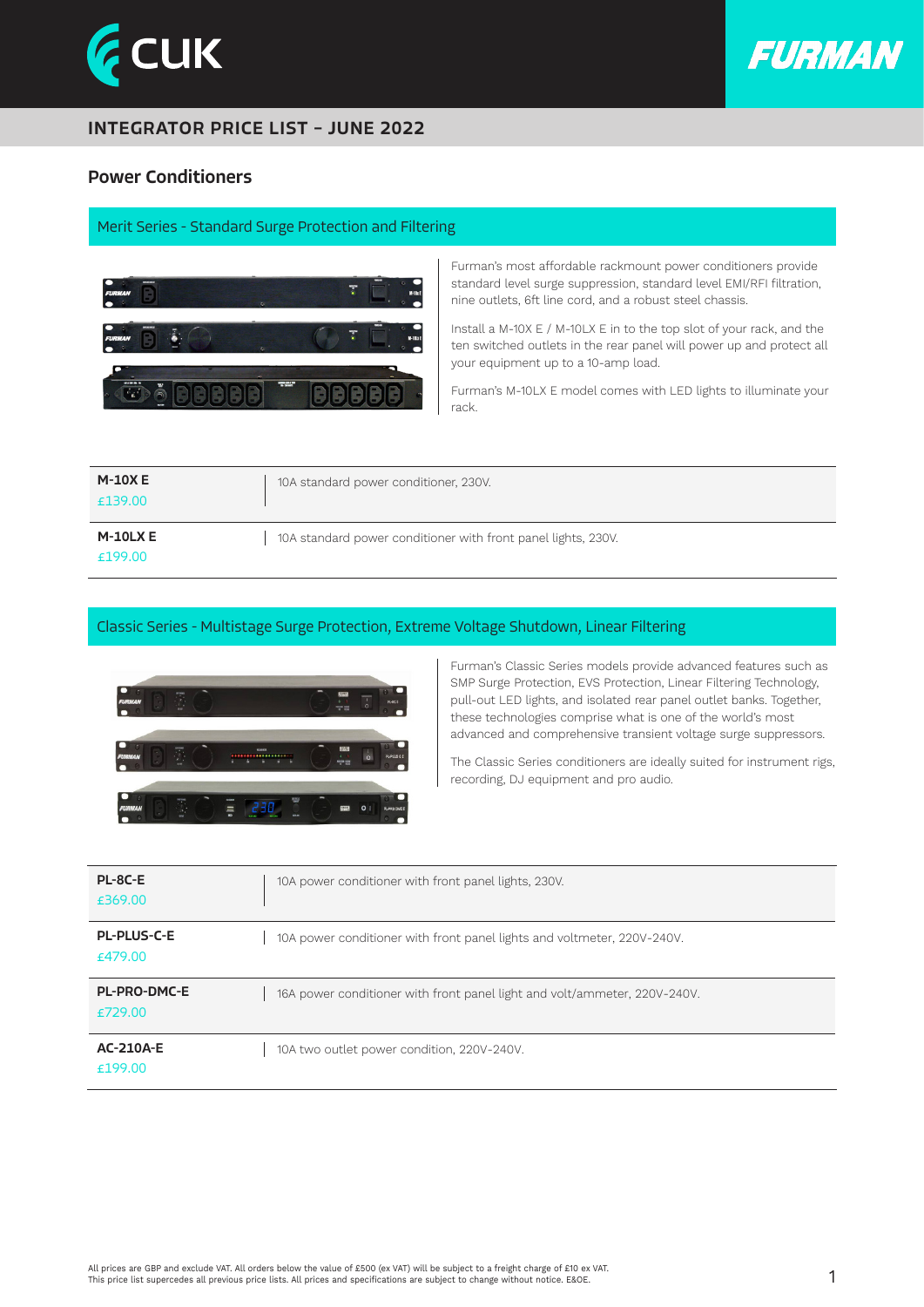



## INTEGRATOR PRICE LIST – JUNE 2022

#### Prestige Series - Symmetrically Balanced Power Conditioner

| <b>P-2300IT-E</b><br>EURMAN<br>$\mathsf{L}$ £3.599.00 | Designed for the most critical, ultra-low noise installation, the<br>P-2300 IT E supplies up to 10 amps of balanced AC power, ideal for<br>recording studios, broadcast stations, video production facilities, or<br>any environment requiring a pristine, studio-quality signal-to-noise<br>ratio. |
|-------------------------------------------------------|-----------------------------------------------------------------------------------------------------------------------------------------------------------------------------------------------------------------------------------------------------------------------------------------------------|
|                                                       | Additionaly, Furman's revolutionary Series Multi-Stage Protection,<br>Extreme Voltage Shutdown and Linear Filtering Technology are<br>combined to ensure uncompromised protection and purification.                                                                                                 |

# Power Sequencers / Conditioners

| <b>Power Sequencers / Conditioners</b> |                              |                                                                                                                                                                                                                                         |  |  |
|----------------------------------------|------------------------------|-----------------------------------------------------------------------------------------------------------------------------------------------------------------------------------------------------------------------------------------|--|--|
|                                        | <b>PS-8RE-III</b><br>£539.00 | 10A power conditioner and sequencer featuring Furman's<br>revolutionary Series Multi-Stage Protection, Linear Filtering<br>Technology and Extreme Voltage Shutdown and high current TVZ-<br>MOV.                                        |  |  |
|                                        | <b>CN-3600S-E</b><br>£819.00 | Designed for commercial AV installations in 220V-240V regions.<br>16 amp output current. Combines robust control capabilities via<br>SmartSequencing Technology. RS-232 ports and command sets for<br>integration with control systems. |  |  |
|                                        | <b>BB-RS232</b><br>f279.00   | BB-RS232 adapter provides ethernet connectivity to BlueBOLT-<br>supported Furman Sequencing products CN-1800S, CN-2400S and<br>CN-3600SF.                                                                                               |  |  |

## Prestige Voltage Regulators - Symetrically Balanced

| Prestige Voltage Regulators |                                 |                                                                                                                                                                                                                                                                                                         |  |  |
|-----------------------------|---------------------------------|---------------------------------------------------------------------------------------------------------------------------------------------------------------------------------------------------------------------------------------------------------------------------------------------------------|--|--|
|                             | <b>P-1400 ARE</b><br>£1,759.00  | The 6 Amp P-1400 AR E delivers a stable 230 volts of AC power<br>to protect equipment from problems caused by AC line voltage<br>irregularities such as sags, brownouts, or overvoltages - all of which<br>can cause sensitive electronic equipment to malfunction or sustain<br>damage.                |  |  |
|                             | <b>P-3600 AR G</b><br>£6,149.00 | The Prestige Series P-3600 AR G is a 3RU power conditioner /<br>True RMS voltage regulator that offers a one-of-a-kind power<br>management solution for A/V professionals. The P-3600 AR G<br>ensures stable 120V power delivery from any input voltage source<br>between 100V to 127V or 208V to 240V. |  |  |
| $\bullet$ $\bullet$ $\cdot$ | <b>P-6900 AR E</b><br>£4,049.00 | The 30 Amp P-6900 AR E delivers clean, stable power to protect<br>equipment from problems caused by AC line voltage irregularities<br>such as sags, brownouts, or over-voltages; all of which can cause<br>sensitive electronic equipment to malfunction or sustain damage.                             |  |  |